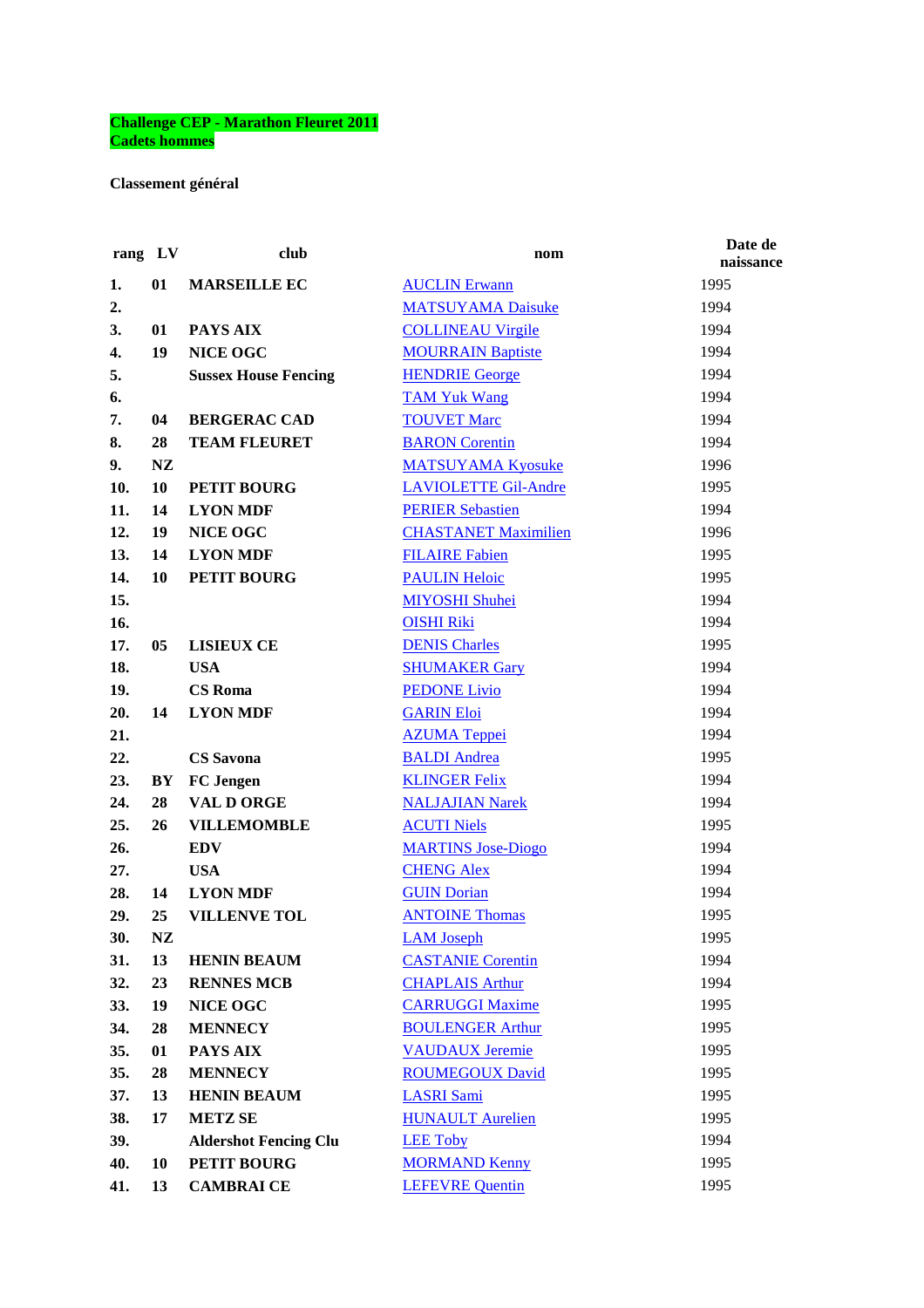| 42. | 04             | <b>BORDEAUX EC</b>         | <b>LECLERCQ Enzo</b>           | 1994 |
|-----|----------------|----------------------------|--------------------------------|------|
| 43. | 17             | <b>METZ SE</b>             | <b>COLIN ANDREZ Enguerrand</b> | 1995 |
| 44. | 27             | <b>PARIS TA</b>            | <b>BUI XUAN AN Lou</b>         | 1995 |
| 45. | 04             | PERIGUEUX EP               | <b>BELON Bertrand</b>          | 1995 |
| 46. |                | Academia de Esgrima J      | <b>SILVA Antonio</b>           | 1994 |
| 47. | 22             | <b>ST DIZIER</b>           | <b>BECARD Victor</b>           | 1994 |
| 48. | 27             | <b>PARIS CEP</b>           | <b>PECHEUR Thibault</b>        | 1994 |
| 49. | 23             | <b>RENNES MCB</b>          | <b>BUSSERY Francois</b>        | 1994 |
| 50. |                | <b>UTE Budapest</b>        | <b>SZANA Marton Levente</b>    | 1994 |
| 51. | NZ             | <b>MANGIAROTTI MILANO</b>  | <b>BARBIERI CARONES Mario</b>  | 1994 |
| 52. | 19             | <b>CAGNES MER</b>          | <b>CULLERON Alexandre</b>      | 1994 |
| 53. | 08             | <b>BOURG VALEN</b>         | <b>CODURI Jonas</b>            | 1994 |
| 54. | 13             | <b>HENIN BEAUM</b>         | <b>BUGNON Francois</b>         | 1995 |
| 54. | 04             | <b>MERIGNAC SE</b>         | <b>FILLIATRE Lucas</b>         | 1995 |
| 56. | 25             | <b>TOULOUSE UC</b>         | <b>BONIOL Paul</b>             | 1994 |
| 57. | 16             | <b>NARBONNE AS</b>         | <b>CANAL Camille</b>           | 1995 |
| 58. | 21             | <b>COGNAC EPEE</b>         | <b>PELLETANT Pierre</b>        | 1994 |
| 59. | 28             | <b>MENNECY</b>             | <b>GAGNEPAIN Nevil</b>         | 1994 |
| 60. | 04             | PERIGUEUX EP               | <b>LUCIOL Alban</b>            | 1995 |
| 61. | $\overline{2}$ | <b>SENLIS 3A</b>           | <b>CANITROT Victor</b>         | 1994 |
| 62. | 05             | <b>HEROUVILLE</b>          | <b>GRIFFON Kilian</b>          | 1995 |
| 63. |                | <b>MTK Buedapest</b>       | <b>VALICSEK Peter</b>          | 1994 |
| 64. | 02             | <b>COMPIEGNE CE</b>        | <b>DUVAL David</b>             | 1994 |
| 65. | 28             | <b>ST GENE BOIS</b>        | <b>LACORTE Pierre louis</b>    | 1995 |
| 66. |                | <b>CE Les 3 Armes</b>      | <b>NAVAS</b> Miguel            | 1995 |
| 67. | 28             | <b>TEAM FLEURET</b>        | <b>KERYHUEL Jeremy</b>         | 1994 |
| 68. |                |                            | <b>SATO Atsushi</b>            | 1995 |
| 69. | 11             | <b>ROUEN CE</b>            | <b>MOLINARO Romain</b>         | 1995 |
| 70. |                | <b>MK Rapir</b>            | <b>MATISIC Vid</b>             | 1994 |
| 71. | 28             | <b>ISSY MOUSQUE</b>        | <b>BIRCK Gregoire</b>          | 1995 |
| 72. | 28             | <b>ISSY MOUSQUE</b>        | <b>ROSINE Kenji</b>            | 1994 |
| 73. | 02             | <b>SENLIS 3A</b>           | <b>SIMONEAU Julien</b>         | 1995 |
| 74. | 13             | <b>HENIN BEAUM</b>         | <b>DERNONCOURT Mathieu</b>     | 1994 |
| 75. | <b>NR</b>      | <b>Bayer 04 Leverkusen</b> | <b>HAMACHER Thies</b>          | 1994 |
| 76. |                | <b>Fencing Club Angels</b> | <b>FIDANOV Kristian</b>        | 1994 |
| 77. | 06             | <b>VOLVIC EC</b>           | <b>DEGEORGE Mathis</b>         | 1995 |
| 78. | <b>NR</b>      | <b>OFC Bonn</b>            | <b>PFANN Florens</b>           | 1995 |
| 79. | <b>NR</b>      | <b>FC Moers</b>            | <b>UNIK Simon</b>              | 1994 |
| 80. |                |                            | <b>TSUKUDA Fuminari</b>        | 1994 |
| 81. |                | <b>CE Embourg</b>          | <b>PARMENTIER Clement</b>      | 1995 |
| 82. | 26             | <b>NOGENT LE PX</b>        | <b>CRESPO</b> Edouard          | 1994 |
| 83. | 17             | <b>METZ SE</b>             | <b>GRANDIDIER Paul</b>         | 1994 |
| 84. | 28             | <b>VILLE AVRAY</b>         | <b>JULIEN Thomas</b>           | 1994 |
| 85. | 08             | <b>BOURG VALEN</b>         | <b>TALLARON Theo</b>           | 1994 |
| 86. | 26             | <b>VAL DE SEINE</b>        | <b>CIESIOLKA Joseph</b>        | 1995 |
| 87. | 28             | <b>ST GENE BOIS</b>        | <b>RITOUX Nicolas</b>          | 1995 |
| 88. | 18             | <b>NANTES NEC</b>          | <b>LE TALLEC Joachim</b>       | 1994 |
| 89. | 19             | NICE OGC                   | <b>DESBENOIT Clement</b>       | 1994 |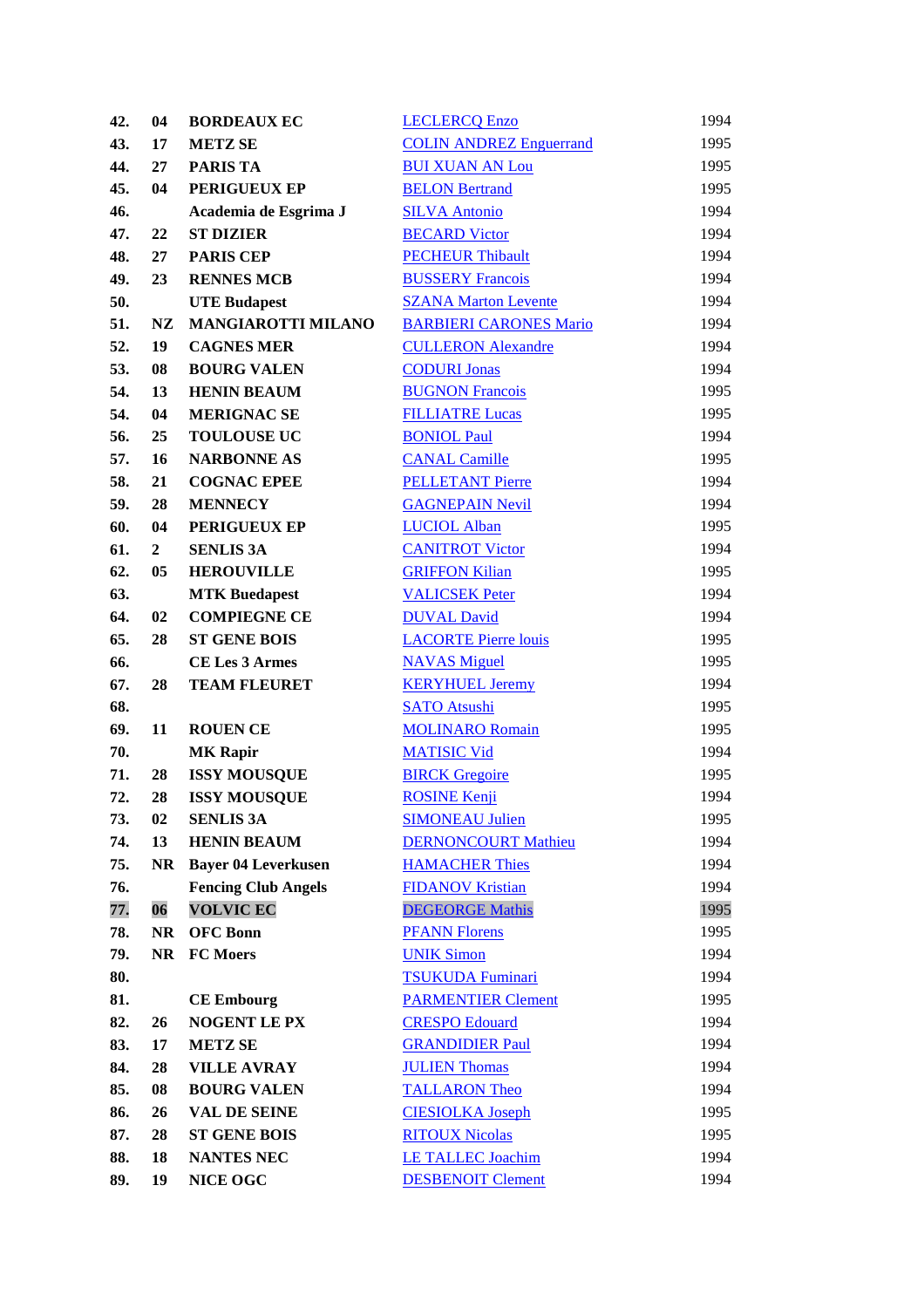| 89.         | 19                       | <b>NICE OGC</b>              | <b>LOZACHMEUR Keryann</b>        | 1995         |
|-------------|--------------------------|------------------------------|----------------------------------|--------------|
| 89.         |                          | <b>USA</b>                   | <b>BERGHOUSE Marc</b>            | 1995         |
| 92.         | 28                       | <b>CHILLY MAZAR</b>          | <b>SCHWARTZ Antoine</b>          | 1995         |
| 93.         | 28                       | <b>ST GENE BOIS</b>          | <b>ESPINOSA Alexandre</b>        | 1995         |
| 94.         | 26                       | <b>VAL D EUROPE</b>          | <b>BENSAID Benoit</b>            | 1995         |
| 95.         | 28                       | <b>BOURG LA REI</b>          | <b>SEYTOR Kilian</b>             | 1995         |
| 96.         | 18                       | <b>NANTES NEC</b>            | <b>GRAFFARD Victor</b>           | 1995         |
| 97.         | 28                       | <b>TRAPPES</b>               | <b>PIETRI Antoni</b>             | 1995         |
| 98.         | 28                       | <b>ANTONY</b>                | <b>GOUTIERE Romain</b>           | 1994         |
| 99.         | 16                       | <b>NARBONNE AS</b>           | <b>ACHILLI Theo</b>              | 1994         |
| 100.        |                          | Academia de Esgrima J        | <b>MACHADO</b> Joao              | 1994         |
| 101.        | 25                       | <b>MURET CE</b>              | <b>PUJOL Aurelien</b>            | 1995         |
| 101.        | 26                       | <b>COULOMMIERS</b>           | <b>DUPONT Julien</b>             | 1995         |
| 103.        | 27                       | <b>PARIS CEP</b>             | <b>DOURDENT Hippolyte</b>        | 1994         |
| 104.        |                          | <b>BOURG LA REI</b>          | <b>EICH-GOZZI Amaury</b>         | 1994         |
| 105.        |                          |                              | <b>NOGUCHI Ryohei</b>            | 1996         |
| 106.        | NZ                       | Skirmjan                     | <b>ROGGEN Louis</b>              | 1994         |
| 106.        | 21                       | <b>POITIERS</b>              | <b>BENIELLI Jean baptiste</b>    | 1995         |
| 108.        | 27                       | <b>PARIS TA</b>              | <b>GARROUSTE Alban</b>           | 1994         |
|             |                          |                              |                                  |              |
| 109.        | 11                       | <b>ROUEN CE</b>              | <b>DELAIRE Clement</b>           | 1995<br>1995 |
| 110.        | 10                       | <b>ABYMES CHEVA</b>          | <b>TORCHARD Pierre-Alexandre</b> |              |
| 111.        | 26                       | <b>COUBRON</b>               | <b>VINCENT Sebastien</b>         | 1994         |
| 112.        | 06                       | <b>YSSINGEAUX</b>            | <b>DOLMAZON Maxime</b>           | 1995         |
| 113.        | 22                       | <b>ST DIZIER</b>             | <b>ALOISIO Maxime</b>            | 1995         |
| 114.        | 27                       | <b>PARIS TA</b>              | <b>BEKKAT Thibaud</b>            | 1995         |
| 115.        | NZ                       | <b>Schermcentrum Amsterd</b> | <b>POST Patrick</b>              | 1995         |
| 116.        | 14                       | <b>ECULLY</b>                | <b>LORENZI Romain</b>            | 1995         |
| 117.        | 08                       | PRIVAS MG                    | <b>SANTONI Nelson</b>            | 1995         |
| 118.        | NZ                       | <b>Fighting Fit Fencing</b>  | <b>BEARDMORE Alex</b>            | 1996         |
| <u>119.</u> | $\overline{\textbf{06}}$ | <b>CHAMALIERES</b>           | <b>BREMAUD Robin</b>             | 1994         |
| 120.        |                          | <b>CE Namur</b>              | <b>HERMAL William</b>            | 1995         |
| 121.        | 03                       | <b>BESANCON RCE</b>          | <b>MATHEY Adrien</b>             | 1994         |
| 121.        | 14                       | <b>BOURG BRESSE</b>          | <b>JANIAUT Camille</b>           | 1994         |
| 123.        | 25                       | <b>MURET CE</b>              | <b>RAMOS Anthony</b>             | 1994         |
| 124.        | 03                       | <b>BESANCON UC</b>           | <b>GARING Hubert</b>             | 1995         |
| 125.        | 05                       | <b>ESCRIME 50</b>            | <b>SCHILLER Tristan</b>          | 1995         |
| 126.        |                          | <b>CAL Lausanne</b>          | <b>SIMONETTI Jakkrit</b>         | 1994         |
| 127.        | 21                       | <b>COGNAC EPEE</b>           | <b>WROBEL Thomas</b>             | 1995         |
| 128.        |                          | <b>AS Gallaratese</b>        | <b>CRESPI Michele</b>            | 1995         |
| 129.        |                          | <b>Sussex House Fencing</b>  | <b>MANSON James</b>              | 1994         |
| 130.        | 28                       | <b>ANTONY</b>                | <b>ORDONNEAU Benjamin</b>        | 1994         |
| 131.        | 14                       | <b>LYON MDF</b>              | <b>VELLY BRUN Godefroy</b>       | 1994         |
| 132.        | 26                       | <b>COULOMMIERS</b>           | <b>TURBOUST Aurelien</b>         | 1995         |
| 133.        |                          | <b>CE Morges</b>             | <b>AMMANN Kewin</b>              | 1994         |
| 134.        | 09                       | <b>BEAUNE CE</b>             | <b>TRACE Charles</b>             | 1995         |
| 135.        | 28                       | <b>BOURG LA REI</b>          | <b>GAILLARD Thomas</b>           | 1995         |
| 136.        | 28                       | <b>LE VESINET</b>            | <b>BAIGNE Robin</b>              | 1994         |
| 137.        | 25                       | <b>MURET CE</b>              | <b>DAUBE Boris</b>               | 1994         |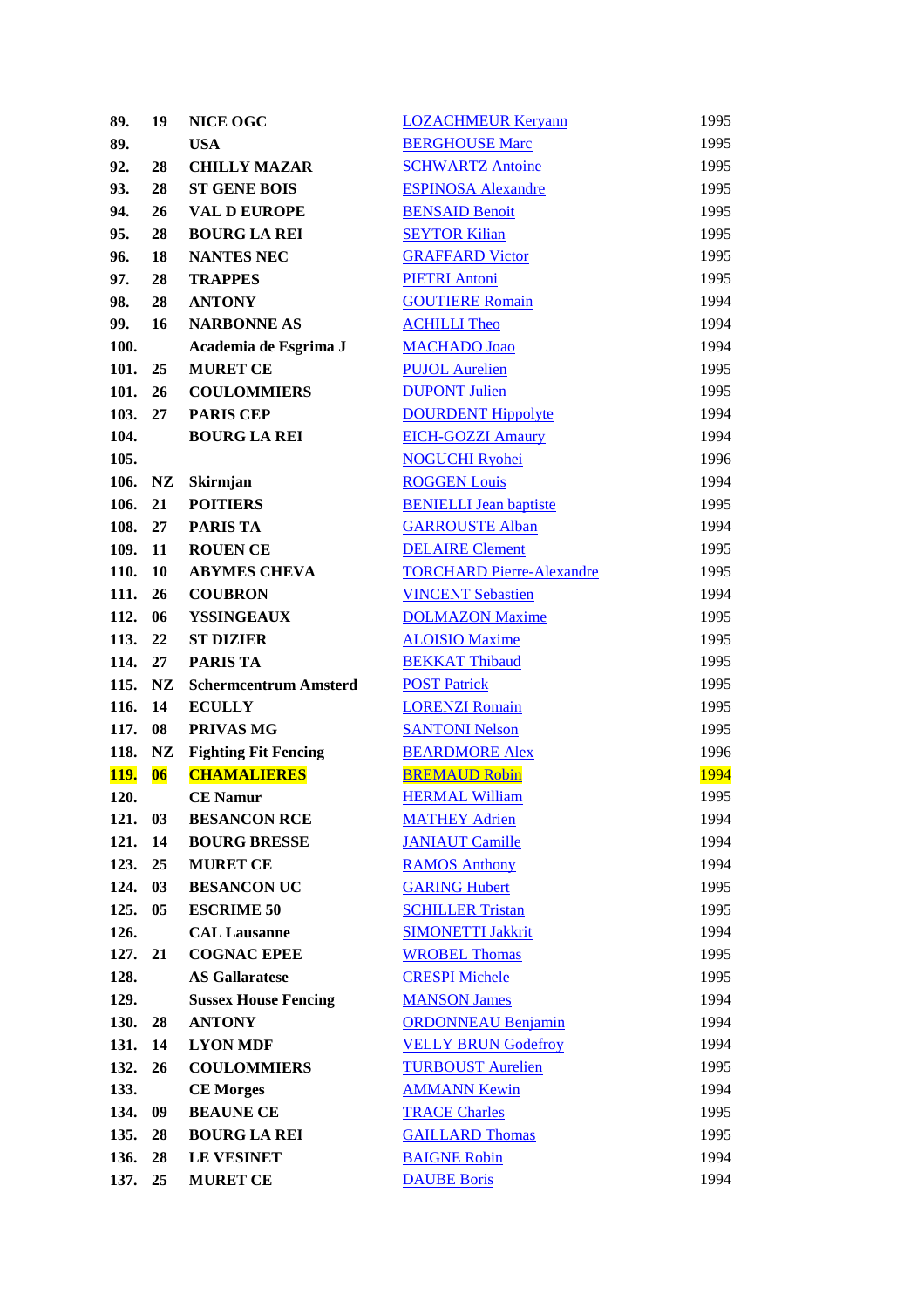| 138.         |           | Zagrebacka Skola Mace | <b>VUKSIC Kresimir</b>        | 1994 |
|--------------|-----------|-----------------------|-------------------------------|------|
| 139.         | 25        | <b>MURET CE</b>       | <b>DENUDT</b> Thomas          | 1994 |
| 140.         | 28        | <b>ISSY MOUSQUE</b>   | <b>MARIOTTE Charles</b>       | 1994 |
| 141.         | <b>NR</b> | <b>FC</b> Moers       | <b>NEUHAUS Matthias</b>       | 1995 |
| 142.         | 04        | PERIGUEUX EP          | <b>MICELI EDWARDS Gabriel</b> | 1995 |
| 143.         | 27        | <b>PARIS CEP</b>      | <b>CABANE Valentin</b>        | 1995 |
| 143.         | 14        | <b>LYON SE</b>        | <b>FERNAN Jose miguel</b>     | 1995 |
| 145.         | 28        | <b>VAL D ORGE</b>     | <b>BOULAY Thomas</b>          | 1994 |
| 146.         | 13        | <b>CAMBRAI CE</b>     | <b>SEVERIN Roman</b>          | 1995 |
| 146.         | 09        | <b>DIJON UC</b>       | <b>SEGUIN Dorian</b>          | 1995 |
| 148.         | 13        | <b>CAMBRAI CE</b>     | <b>BLONDIAUX Savinien</b>     | 1995 |
| 149.         | 26        | <b>CHARENTON</b>      | <b>SERVELY Etienne</b>        | 1994 |
| 150.         | 03        | <b>BESANCON RCE</b>   | <b>THOMAS Adrien</b>          | 1994 |
| 151.         | 14        | <b>LYON SE</b>        | <b>NAVALON</b> Medhi          | 1995 |
| 152.         |           | <b>ArgOss</b>         | <b>VERPLOEGEN Thieu</b>       | 1994 |
| 153.         | 14        | <b>ECULLY</b>         | <b>NUNESSE Pierre eliot</b>   | 1995 |
| 154.         | 08        | <b>BOURG VALEN</b>    | <b>GOY Nicolas</b>            | 1994 |
| 155.         | 11        | <b>ROUEN CE</b>       | <b>DELSAU</b> Alexandre       | 1995 |
| 156.         | 14        | <b>LYON SE</b>        | <b>HOUDAYER Antoine</b>       | 1995 |
| 157.         | 28        | <b>BOURG LA REI</b>   | <b>PAINCHAULT Victor</b>      | 1995 |
| 158.         | 18        | <b>NANTES NEC</b>     | <b>MULLER Joyce</b>           | 1994 |
| 159.         | 24        | <b>GUEBWILLER</b>     | <b>SCHULTZ Hugo</b>           | 1995 |
| 160.         | 28        | <b>TEAM FLEURET</b>   | <b>ROUILLARD Morgan</b>       | 1993 |
| 161.         | 13        | <b>CAMBRAI CE</b>     | <b>DELANNOY Jean</b>          | 1995 |
| 162.         |           | <b>Istanbul Hasal</b> | <b>MERT Kocak</b>             | 1995 |
| 163.         | 14        | <b>LYON SE</b>        | <b>ALVAREZ Benjamin</b>       | 1994 |
| 164.         | 04        | <b>MERIGNAC SE</b>    | <b>HOBBES</b> Gauthier        | 1995 |
| 164.         | 22        | <b>REIMS CE</b>       | <b>BOUQUET Quentin</b>        | 1994 |
|              |           | <b>PARIS COPC</b>     |                               |      |
| 166.<br>167. | 27<br>TH  | <b>FSC Nordhausen</b> | <b>LACOMBE Osmin</b>          | 1995 |
|              |           |                       | <b>NIKOLEIZIG Holger</b>      | 1995 |
| 168.         |           | <b>CE Embourg</b>     | <b>DESEMBERG Yannick</b>      | 1994 |
| 169.         |           |                       | <b>YAMANE Shusuke</b>         | 1995 |
| 170.         | 04        | <b>BLANQUEFORT</b>    | <b>STERVINOU Ronan</b>        | 1995 |
| 171.         | 26        | <b>COUBRON</b>        | <b>LARROQUE Axel</b>          | 1995 |
| 172.         | TH        | <b>PSV Weimar</b>     | <b>HEROLD Jakob</b>           | 1995 |
| 173.         | 14        | <b>LYON MDF</b>       | <b>VERCHERE Erwan</b>         | 1994 |
| 174.         | 03        | <b>SOCHAUX MONT</b>   | <b>RENAUD Cordyan</b>         | 1995 |
| 175.         | 01        | <b>MARSEILLE EC</b>   | <b>GANDOULPHE Julien</b>      | 1995 |
| 176.         |           |                       | <b>KITAHARA Tatsuya</b>       | 1995 |
| 177.         | 28        | <b>ETAMPES MDF</b>    | <b>BERGERAT Loris</b>         | 1995 |
| 178.         |           | <b>CE Bessemans</b>   | <b>PRAILE Martin</b>          | 1995 |
| 179.         | 04        | <b>PERIGUEUX EP</b>   | <b>PALENCHER Pierre</b>       | 1994 |
| 180.         | 14        | <b>LYON MDF</b>       | <b>LOURDEAUX Paul</b>         | 1995 |
| 181.         | 22        | <b>REIMS CE</b>       | <b>RUQUOIS Lionel</b>         | 1994 |
| 182.         |           | <b>Confrerie Gent</b> | <b>MESTDAGH Frederic</b>      | 1994 |
| 183.         |           | <b>AS Gallaratese</b> | <b>COSTA Michele</b>          | 1995 |
| 184.         |           |                       | <b>BRONIKOWSKI Maciej</b>     | 1994 |
| 185.         |           | Cercle Grand Ducal d' | <b>BIENVENUE Sebastien</b>    | 1994 |